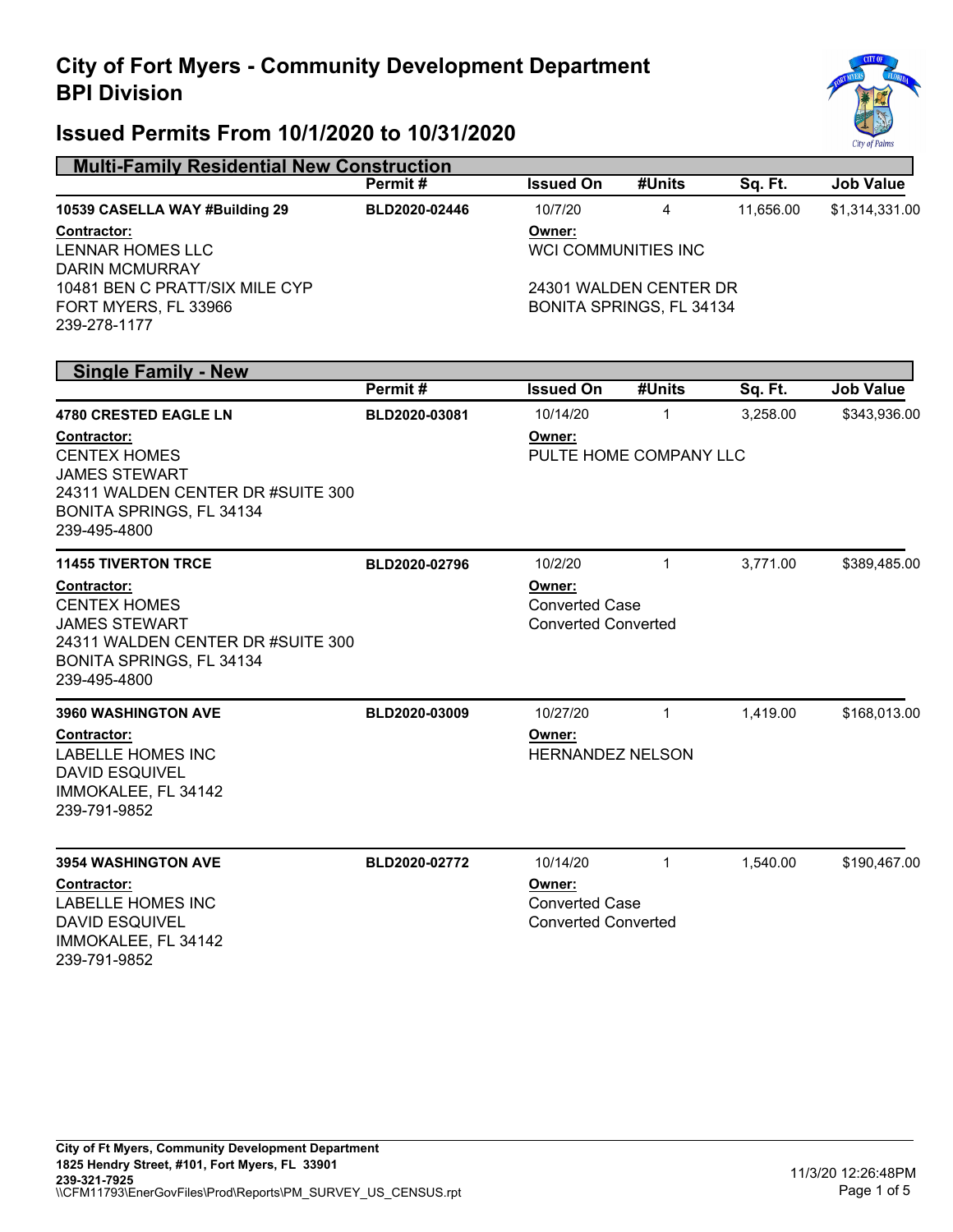

| <b>4154 BLOOMFIELD ST ST</b><br>Contractor:<br>D.R. HORTON INC.<br><b>JUSTIN ROBBINS</b><br>10541 BEN C. PRATT/SIX MILE #CYPRESS PARKWAY<br>FORT MYERS, FL 33966<br>239-225-2658         | BLD2020-03077                               | 10/7/20<br>Owner:<br><b>D R HORTON INC</b>      | $\mathbf{1}$ | 3,138.00 | \$321,980.00 |
|------------------------------------------------------------------------------------------------------------------------------------------------------------------------------------------|---------------------------------------------|-------------------------------------------------|--------------|----------|--------------|
| <b>2892 ROYAL GARDENS AVE</b><br><b>Contractor:</b><br>D.R. HORTON INC.<br><b>JUSTIN ROBBINS</b><br>10541 BEN C. PRATT/SIX MILE #CYPRESS PARKWAY<br>FORT MYERS, FL 33966<br>239-225-2658 | BLD2020-03055                               | 10/14/20<br>Owner:<br><b>D R HORTON INC</b>     | $\mathbf{1}$ | 3,716.00 | \$393,617.00 |
| <b>2921 ROYAL GARDENS AVE</b><br>Contractor:<br>D.R. HORTON INC.<br><b>JUSTIN ROBBINS</b><br>10541 BEN C. PRATT/SIX MILE #CYPRESS PARKWAY<br>FORT MYERS, FL 33966<br>239-225-2658        | 10/14/20<br>Owner:<br><b>D R HORTON INC</b> | \$296,013.00                                    |              |          |              |
| <b>1424 MARKLAND AVE</b><br>Contractor:                                                                                                                                                  | BLD2020-02921                               | 10/29/20<br>Owner:<br><b>WILLIAMS KENNETH +</b> | $\mathbf{1}$ | 2,957.00 | \$290,457.00 |
| <b>11988 ARBOR TRACE DR</b><br>Contractor:<br>LENNAR HOMES LLC<br><b>DARIN MCMURRAY</b><br>10481 BEN C PRATT/SIX MILE CYP<br>FORT MYERS, FL 33966<br>239-278-1177                        | BLD2020-02999                               | 10/7/20<br>Owner:<br><b>WCI COMMUNITIES LLC</b> | $\mathbf{1}$ | 2,578.00 | \$264,252.00 |
| <b>11492 TIVERTON TRCE</b><br><b>Contractor:</b><br><b>CENTEX HOMES</b><br><b>JAMES STEWART</b><br>24311 WALDEN CENTER DR #SUITE 300<br>BONITA SPRINGS, FL 34134<br>239-495-4800         | BLD2020-02798                               | 10/5/20<br>Owner:                               | $\mathbf{1}$ | 5,107.00 | \$539,444.00 |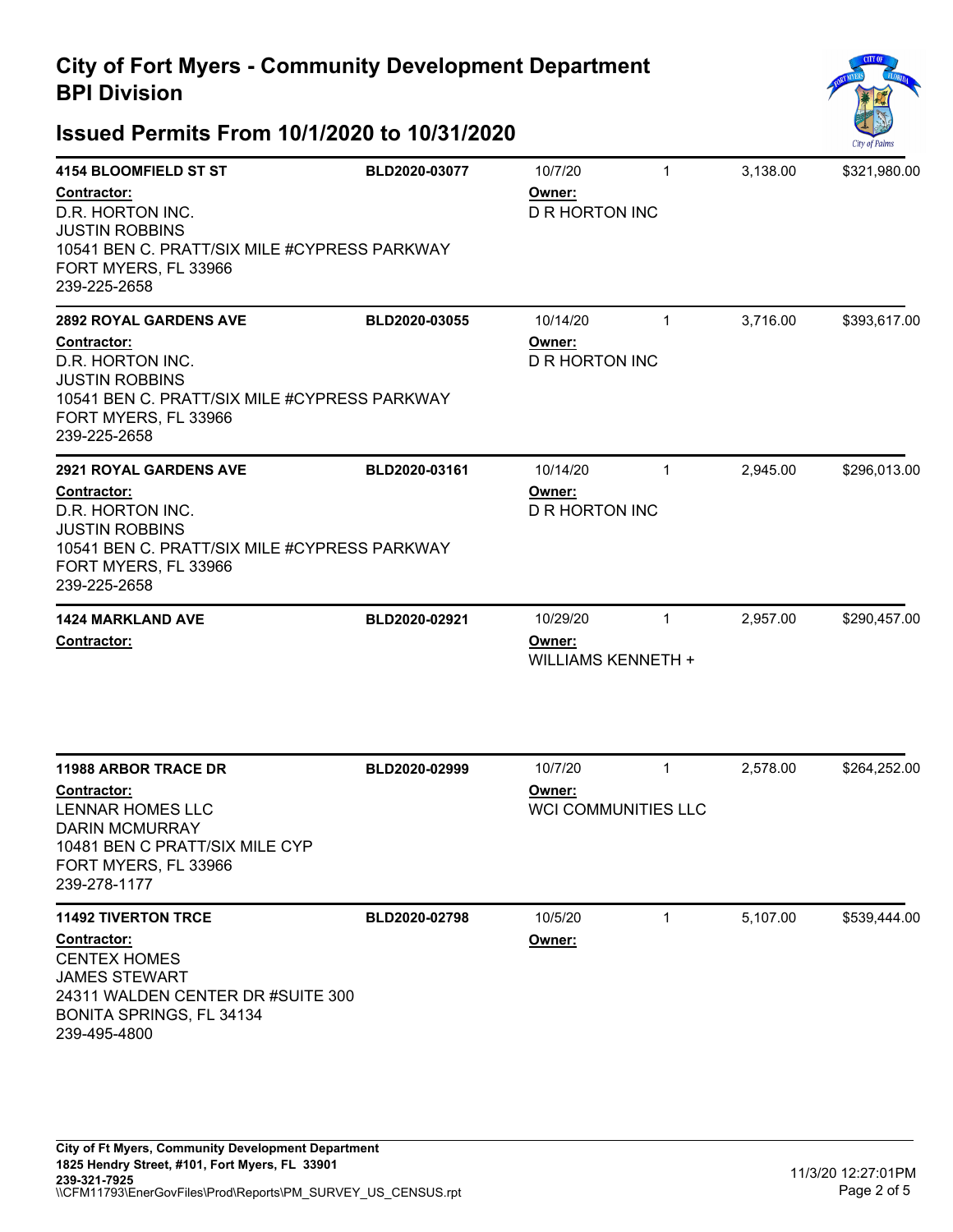

| <b>11477 TIVERTON TRCE</b>                                                                                                                                                        | BLD2020-02799 | 10/5/20                                     | $\mathbf{1}$ | 3,963.00 | \$406,941.00 |
|-----------------------------------------------------------------------------------------------------------------------------------------------------------------------------------|---------------|---------------------------------------------|--------------|----------|--------------|
| Contractor:<br><b>CENTEX HOMES</b><br><b>JAMES STEWART</b><br>24311 WALDEN CENTER DR #SUITE 300<br>BONITA SPRINGS, FL 34134<br>239-495-4800                                       |               | Owner:                                      |              |          |              |
| <b>3080 ROYAL GARDENS AVE</b><br>Contractor:<br>D.R. HORTON INC.<br><b>JUSTIN ROBBINS</b><br>10541 BEN C. PRATT/SIX MILE #CYPRESS PARKWAY<br>FORT MYERS, FL 33966<br>239-225-2658 | BLD2020-03150 | 10/14/20<br>Owner:<br><b>D R HORTON INC</b> | $\mathbf{1}$ | 2,238.00 | \$234,408.00 |
| <b>3068 ROYAL GARDENS AVE</b><br>Contractor:<br>D.R. HORTON INC.<br><b>JUSTIN ROBBINS</b><br>10541 BEN C. PRATT/SIX MILE #CYPRESS PARKWAY<br>FORT MYERS, FL 33966<br>239-225-2658 | BLD2020-03159 | 10/14/20<br>Owner:<br><b>D R HORTON INC</b> | $\mathbf{1}$ | 2,362.00 | \$252,141.00 |
| <b>3076 ROYAL GARDENS AVE</b><br>Contractor:<br>D.R. HORTON INC.<br><b>JUSTIN ROBBINS</b>                                                                                         | BLD2020-03149 | 10/14/20<br>Owner:<br><b>D R HORTON INC</b> | $\mathbf{1}$ | 2,362.00 | \$252,141.00 |
| 10541 BEN C. PRATT/SIX MILE #CYPRESS PARKWAY<br>FORT MYERS, FL 33966<br>239-225-2658                                                                                              |               |                                             |              |          |              |
| <b>1212 BRAMAN AVE</b><br>Contractor:<br><b>DMI INC</b><br><b>MICHAEL PETERS</b><br>17568 ROCKEFELLER CIR<br>FT MYERS, FL 33967<br>239-267-1212                                   | BLD2020-02779 | 10/14/20<br>Owner:<br>STANLEY GREGG & AMY P | $\mathbf{1}$ | 2,815.00 | \$284,428.00 |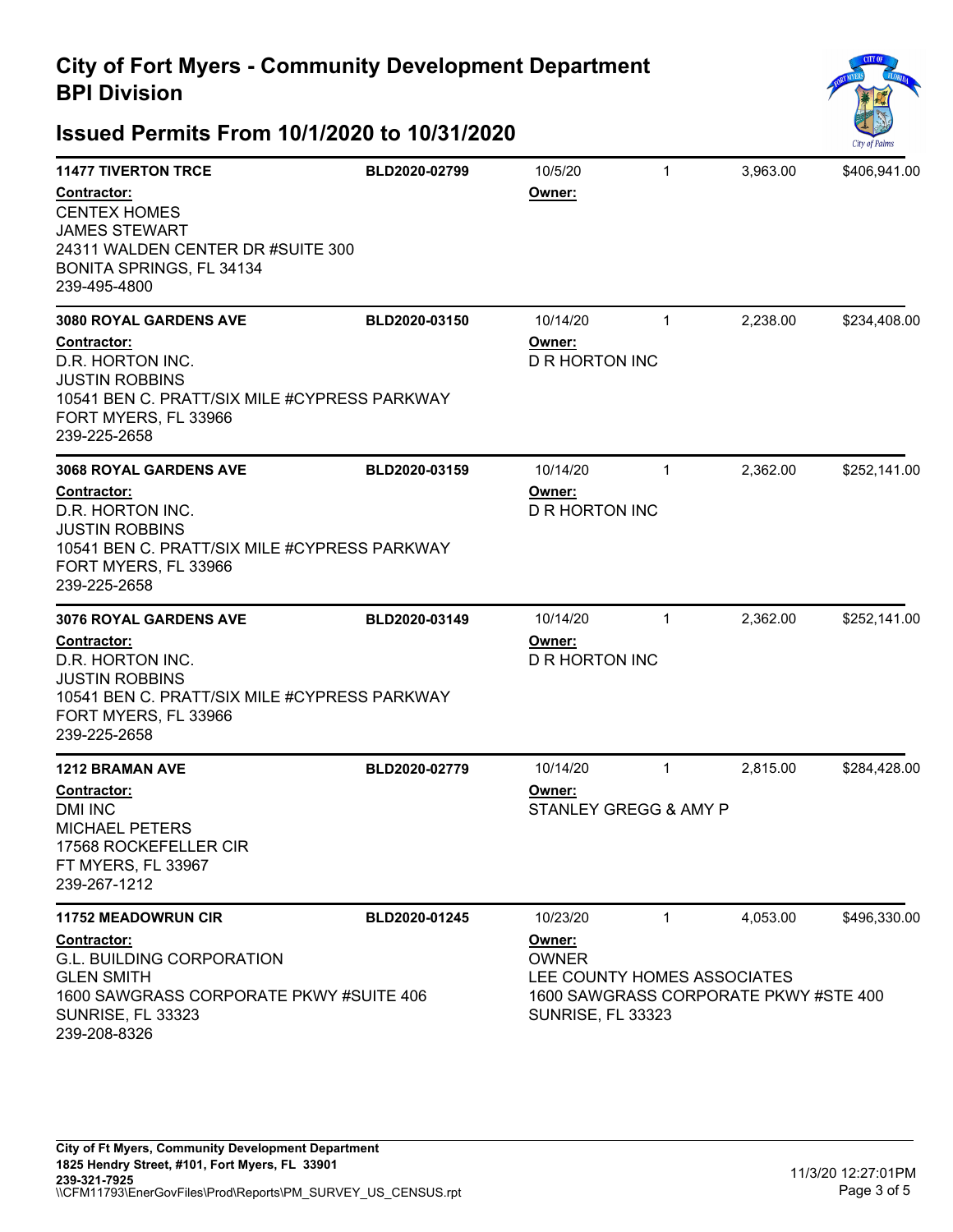

| <b>11536 FOXBRIAR LN</b>                                                                                                                                    | BLD2020-02992 | 10/12/20                                      | 2,936.00 | \$311,151.00 |
|-------------------------------------------------------------------------------------------------------------------------------------------------------------|---------------|-----------------------------------------------|----------|--------------|
| Contractor:<br><b>G.L. BUILDING CORPORATION</b><br><b>GLEN SMITH</b><br>1600 SAWGRASS CORPORATE PKWY #SUITE 406<br><b>SUNRISE, FL 33323</b><br>239-208-8326 |               | Owner:                                        |          |              |
| <b>11587 RIVERSTONE LN</b>                                                                                                                                  | BLD2020-02890 | 10/1/20                                       | 3,696.00 | \$397,060.00 |
| Contractor:<br>G.L. BUILDING CORPORATION<br><b>GLEN SMITH</b><br>1600 SAWGRASS CORPORATE PKWY #SUITE 406<br><b>SUNRISE, FL 33323</b><br>239-208-8326        |               | Owner:<br>LEE COUNTY HOMES                    |          |              |
| <b>2239 HENDERSON AVE</b><br><b>Contractor:</b>                                                                                                             | BLD2020-02823 | 10/5/20<br>Owner:<br><b>GREEN WILLIE TROY</b> | 2,585.00 | \$275,078.00 |

|                                                                                                                                                                    | Permit#       | <b>Issued On</b>           | #Units | Sq. Ft.  | <b>Job Value</b> |
|--------------------------------------------------------------------------------------------------------------------------------------------------------------------|---------------|----------------------------|--------|----------|------------------|
| <b>11569 RIVERSTONE LN</b>                                                                                                                                         | BLD2020-03160 | 10/30/20                   | 1      | 4.053.00 | \$449,330.00     |
| <b>Contractor:</b><br><b>G.L. BUILDING CORPORATION</b><br><b>GLEN SMITH</b><br>1600 SAWGRASS CORPORATE PKWY #SUITE 406<br><b>SUNRISE, FL 33323</b><br>239-208-8326 |               | Owner:<br>LEE COUNTY HOMES |        |          |                  |
| <b>12015 LAKEWOOD PRESERVE PL</b>                                                                                                                                  | BLD2020-02893 | 10/2/20                    | 1      | 2,781.00 | \$299,900.00     |
| Contractor:<br><b>G.L. BUILDING CORPORATION</b><br><b>GLEN SMITH</b><br>1600 SAWGRASS CORPORATE PKWY #SUITE 406<br><b>SUNRISE, FL 33323</b><br>239-208-8326        |               | Owner:<br>LEE COUNTY HOMES |        |          |                  |
| <b>12105 LAKEWOOD PRESERVE PL</b>                                                                                                                                  | BLD2020-02780 | 10/2/20                    | 1      | 2.781.00 | \$287,262.00     |
| <b>Contractor:</b><br><b>G.L. BUILDING CORPORATION</b><br><b>GLEN SMITH</b><br>1600 SAWGRASS CORPORATE PKWY #SUITE 406<br><b>SUNRISE, FL 33323</b><br>239-208-8326 |               | Owner:<br>LEE COUNTY HOMES |        |          |                  |